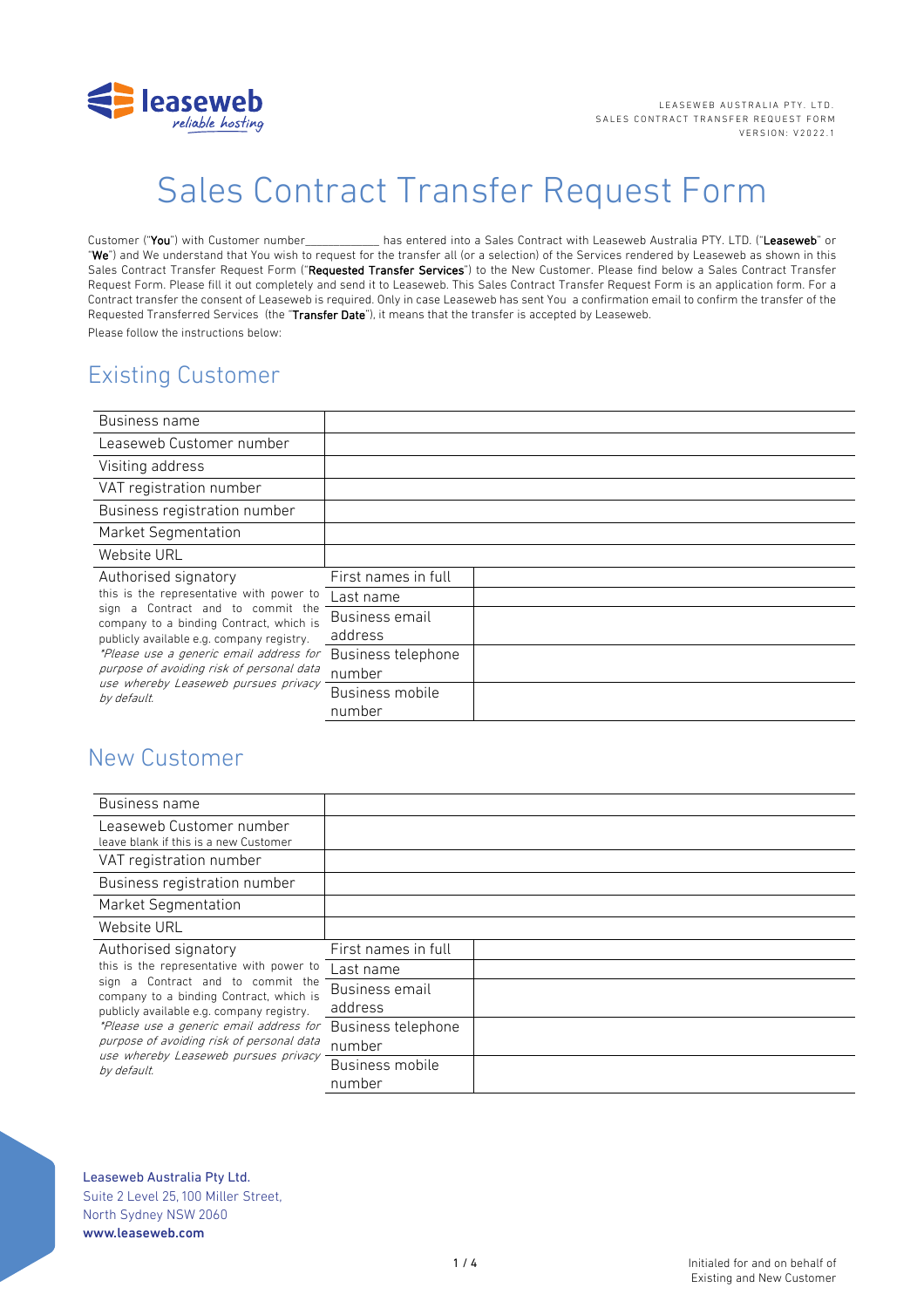

# New Customer

### Visiting address

| Address                |  |
|------------------------|--|
| Zipcode                |  |
| City                   |  |
| Country                |  |
| Postal address         |  |
| Address                |  |
| Zipcode                |  |
| City                   |  |
| Country                |  |
| <b>Billing address</b> |  |
| Address                |  |
| Zipcode                |  |
| City                   |  |
| Country                |  |

| (if not the same as authorized<br>Last name<br>signatory)<br>Business email<br>address<br>Business telephone<br>number<br>Business mobile<br>number<br>Technical department contact<br>Business email<br>address<br>Business telephone<br>number<br>Financial department contact<br>Business email<br>address<br>Business telephone<br>number | Primary contact person | First names in full |  |
|-----------------------------------------------------------------------------------------------------------------------------------------------------------------------------------------------------------------------------------------------------------------------------------------------------------------------------------------------|------------------------|---------------------|--|
|                                                                                                                                                                                                                                                                                                                                               |                        |                     |  |
|                                                                                                                                                                                                                                                                                                                                               |                        |                     |  |
|                                                                                                                                                                                                                                                                                                                                               |                        |                     |  |
|                                                                                                                                                                                                                                                                                                                                               |                        |                     |  |
|                                                                                                                                                                                                                                                                                                                                               |                        |                     |  |
|                                                                                                                                                                                                                                                                                                                                               |                        |                     |  |
|                                                                                                                                                                                                                                                                                                                                               |                        |                     |  |
|                                                                                                                                                                                                                                                                                                                                               |                        |                     |  |
|                                                                                                                                                                                                                                                                                                                                               |                        |                     |  |
|                                                                                                                                                                                                                                                                                                                                               |                        |                     |  |
|                                                                                                                                                                                                                                                                                                                                               |                        |                     |  |
|                                                                                                                                                                                                                                                                                                                                               |                        |                     |  |
|                                                                                                                                                                                                                                                                                                                                               |                        |                     |  |
|                                                                                                                                                                                                                                                                                                                                               |                        |                     |  |
|                                                                                                                                                                                                                                                                                                                                               |                        |                     |  |

# Requested Transfer Services:

### All Services:

YES, requested transfer for all Services

NO, requested transfer for the following Services:

Leaseweb Australia Pty Ltd. Suite 2 Level 25, 100 Miller Street, North Sydney NSW 2060 www.leaseweb.com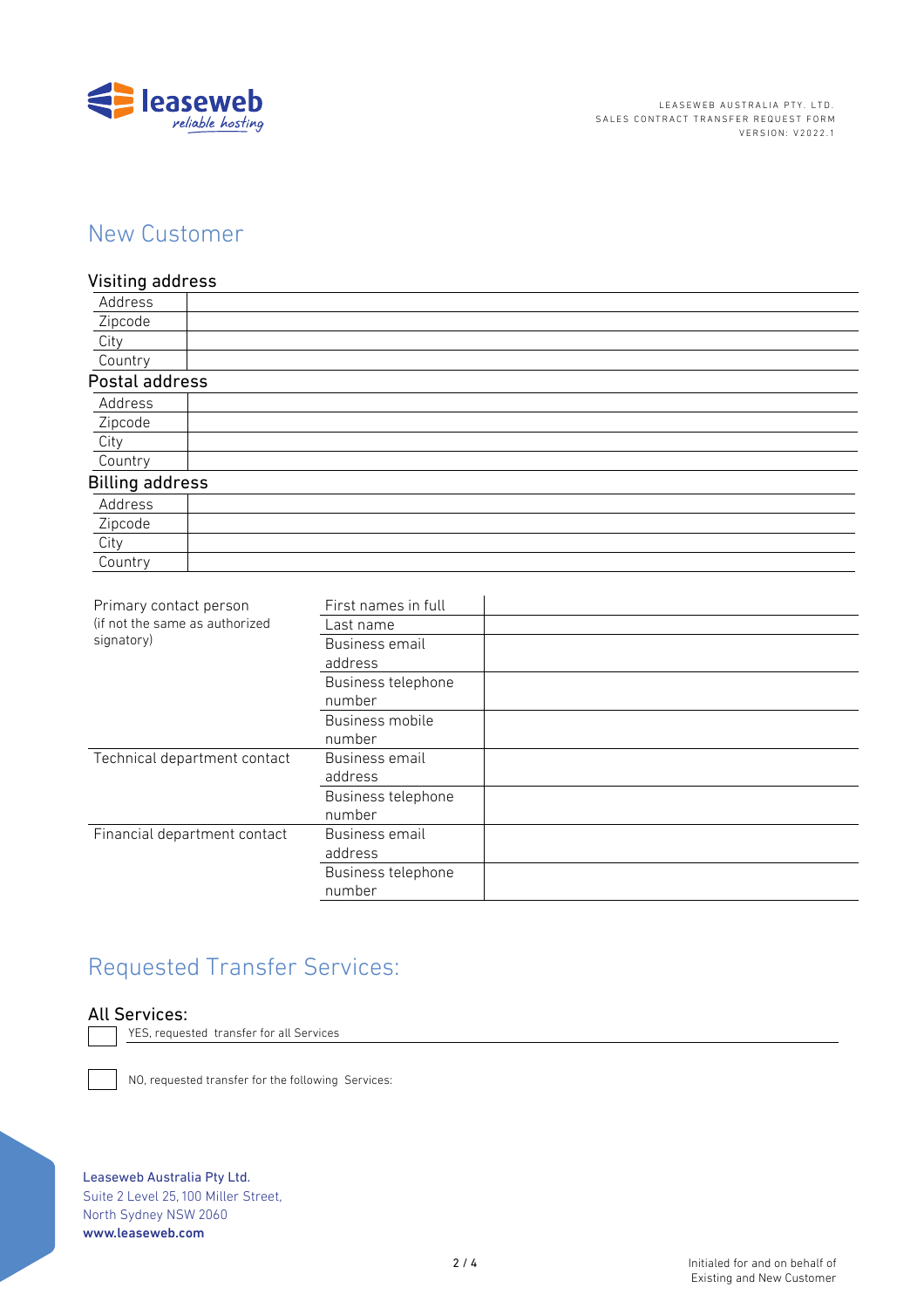

### Requested Transfer Services (specify Service(s) ID's):

The Service ID can be found in the Customer Portal

| ◠<br>. ت |                                                                                                                                                                                                                                      |
|----------|--------------------------------------------------------------------------------------------------------------------------------------------------------------------------------------------------------------------------------------|
| 4.       |                                                                                                                                                                                                                                      |
| . ხ.     |                                                                                                                                                                                                                                      |
|          | <b>PLANT AND REPORT OF A STATE AND REPORT OF A STATE OF A STATE AND REPORT OF A STATE OF A STATE OF A STATE OF A STATE OF A STATE OF A STATE OF A STATE OF A STATE OF A STATE OF A STATE OF A STATE OF A STATE OF A STATE OF A S</b> |

Please attach a separate overview signed by both parties if more space is required

#### Reason for Requested Transfer of Services above:

- o Sale of Business including the Requested Transfer of Services based on a Purchase Asset agreement including existing supplier contracts, please add and provide such contracts for proof.
- o Other, namely

### **Leaseweb only accepts Sales Contract Transfer Request once per calendar year, unless Customer provides specific circumstances for exemption that you need to proof to Leaseweb case by case.**

#### Terms and conditions:

#### 1. ASSIGNMENT AND TRANSFER; SUBJECT TO APPROVAL

**1.1.** Under the conditions precedent that (i) Leaseweb grants its written consent and cooperation by means of its email confirmation; and (ii) Existing Customer has paid all sums that are due and payable by Customer to Leaseweb, Existing Customer herewith assigns and Leaseweb agrees to the transfer to New Customer, and New Customer herewith accepts from Existing Customer, the Requested Transfer Services and all of Existing Customer's rights and obligations towards Leaseweb under the Sales Contract, with effect from the Transfer Date.

#### 2. APPLICABLE CONTRACT DOCUMENTATIONS

**2.1.** New Customer is aware that Leaseweb applies B2B Sales Terms and Conditions, which B2B Sales Terms and Conditions include provisions to ensure compliance with the General Data Protection Regulation, and Acceptable Use Policies with respect to the use of its Services and that such are applicable to – and part of - the Requested Transfer Services. New Customer is further aware that the scope and nature of the services offered by Leaseweb are set forth in the Services Specifications, that the performance parameters or service levels with respect to the services offered by Leaseweb are set forth in the Support and Service Levels; and that such are applicable to -and part of- the Requested Transfer Services.

**2.2.** Existing Customer and New Customer hereby assume and agree that as from the Transfer Date the Sales Terms and Conditions, the Policies, Services Specifications, Support and Service Levels and the applicable privacy statement have been made available electronically and are published at https://www.leaseweb.com/legal.

#### 3. LIABILITY

**3.1.** Existing Customer will remain liable for payments before Transfer Date as well as for payments after Transfer Date in the event the New Customer does not fulfill its payment obligation for the Transferred Services.

**3.2.** After Transfer Date, New Customer will be liable for the payments of all the Requested Transfer Services.

#### 4. NON-ASSIGNMENT

**4.1.** If any Special Conditions as special contract rights were mutually agreed upon between Leaseweb and the Existing Customer, these Special Conditions are not eligible for any assignment. As a result, these Special Conditions will not deemed to be assigned or transferred to New Customer and the New Customer is not entitled to any Special Conditions that were agreed with the Existing Customer.